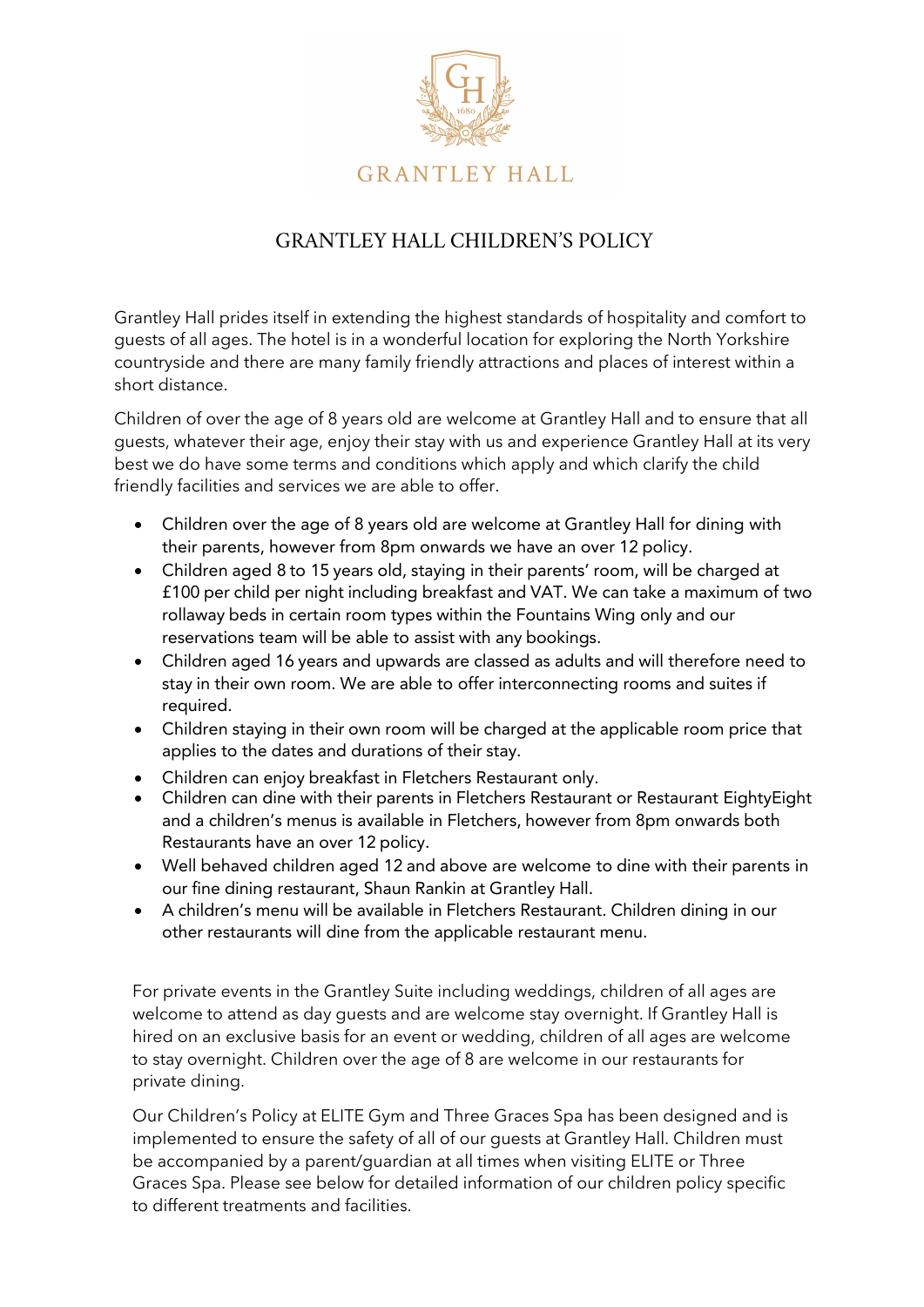## 18m Indoor Swimming Pool

• Children are permitted to use the 18m indoor swimming pool during the hours of 9am – 10am and 4pm – 5pm daily but must always be supervised by a parent/guardian.

#### Indoor to Outdoor Vitality Pool

- Children are not permitted to use the indoor to outdoor Vitality Pool at any time.
- Guests aged 16 17 are permitted to use the Vitality Pool during the hours of 9am – 10am and 4pm – 5pm daily.

#### Hot Tub

- Children are not permitted to use the Hot Tub at any time.
- Guests aged 16 17 are permitted to use the Hot Tub during the hours of 9am – 10am and 4pm – 5pm daily.

#### Thermal Areas (Sauna, Steam Room and Snow Room)

- Children are not permitted to use the Thermal Areas at any time.
- Guests aged 16 17 are permitted to use the Thermal Areas during the hours of 9am – 10am and 4pm – 5pm daily.

#### Executive Gym

- Guests aged 12 15 are permitted to use the Executive Gym during the hours of 9am – 10am and 4pm – 5pm daily. However, children are not permitted to use the free weights area of the Executive Gym.
- Children must be accompanied at all times and supervised during their session by a parent/guardian.
- Guests who are 16 years and older may use the Executive Gym by signing themselves in at reception upon arrival at ELITE.

#### Strength and Conditioning Gym

- Guests under the age of 16 are not permitted to use the Strength and Conditioning Gym at any time.
- Guests who are 16 years or older may use the S&C Gym by signing themselves in at reception upon arrival at ELITE.

#### Three Graces Spa Treatments

- Guests over the age of 16 are able to enjoy face, hand and foot treatments where a parent or guardian will sign their consultation form and be present for the treatment.
- Guests over the age of 17 are able to enjoy all our treatments on offer dependant on their personal consultation and current contra-indications or special care requirement's.